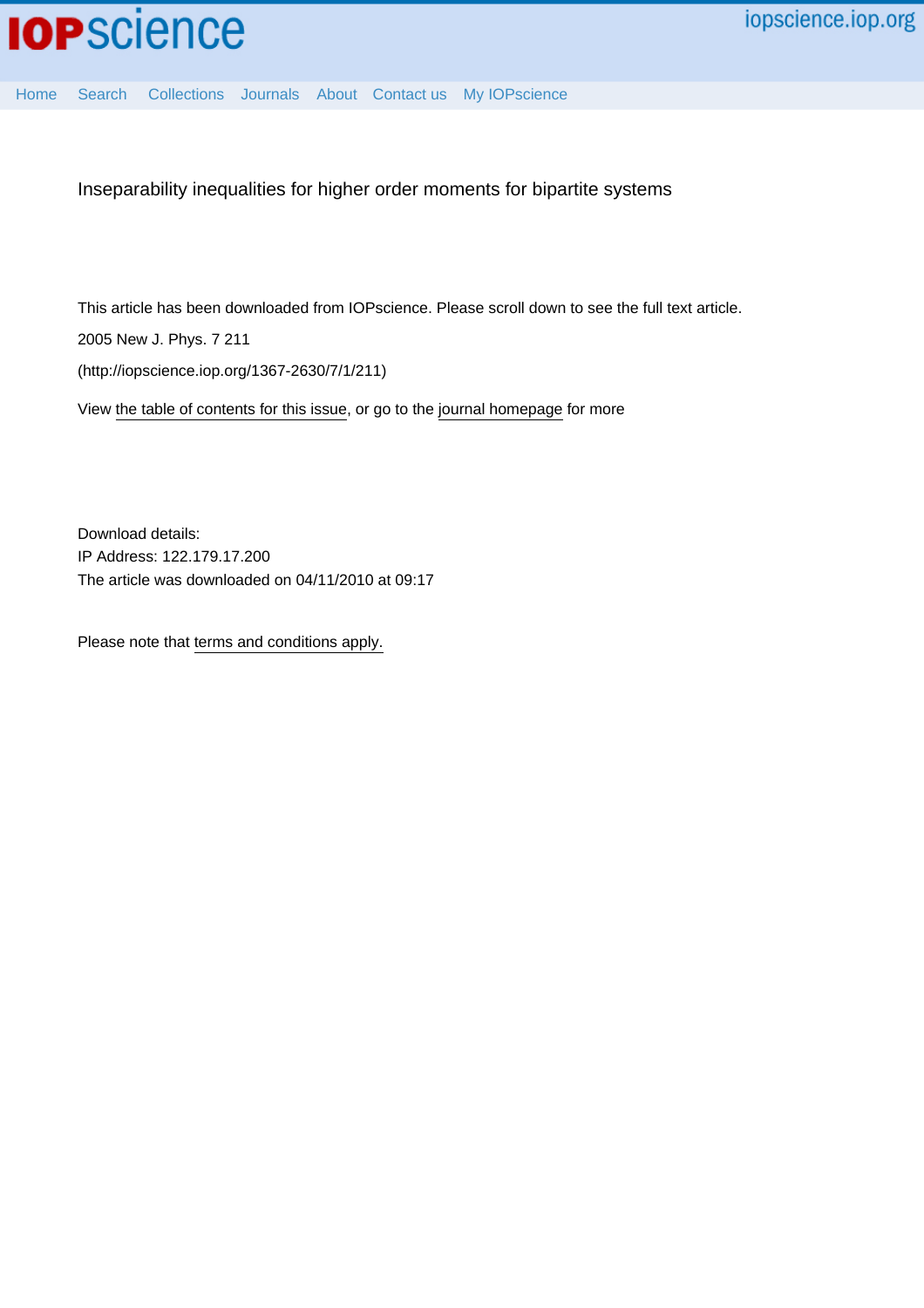# The open–access journal for physics New Journal of Physics

**Inseparability inequalities for higher order moments for bipartite systems**

# **G S Agarwal**1*,*<sup>3</sup> **and Asoka Biswas**<sup>2</sup>

<sup>1</sup> Department of Physics, Oklahoma State University, Stillwater, OK 74078, USA

<sup>2</sup> Physical Research Laboratory, Navrangpura, Ahmedabad-380 009, India E-mail: [agirish@okstate.edu](mailto:agirish@okstate.edu) and [asoka@prl.ernet.in](mailto:asoka@prl.ernet.in)

*New Journal of Physics* **7** (2005) 211 Received 18 July 2005 Published 7 October 2005 Online at <http://www.njp.org/> doi:10.1088/1367-2630/7/1/211

**Abstract.** There are several examples of bipartite entangled states of continuous variables for which the existing criteria for entanglement using the inequalities involving the second-order moments are insufficient. We derive new inequalities involving higher order correlation, for testing entanglement in non-Gaussian states. In this context, we study an example of a non-Gaussian state, which is a bipartite entangled state of the form  $\psi(x_a, x_b) \propto (\alpha x_a + \beta x_b) e^{-(x_a^2 + x_b^2)/2}$ . Our results open up an avenue to search for new inequalities to test entanglement in non-Gaussian states.

The detection and characterization of entanglement in the state of a composite is an important issue in quantum information science. Peres [[1\]](#page-6-0) has addressed this issue for the first time to show that inseparability of a bipartite composite system can be understood in terms of negative eigenvalues of partial transpose of its density operator. There are several other criteria for inseparability in terms of correlation entropy and linear entropy [[2,](#page-6-0) [3\]](#page-6-0) and in terms of positivity of Glauber–Sudarshan *P*-function [[4\]](#page-6-0). However, all these measures cannot be put to experimental tests. To detect entanglement of any composite system experimentally, one needs to have certain criteria in terms of expectation values of some observables.

Using Peres's criterion of separability, Simon [[5\]](#page-6-0) has derived certain separability inequalities, violation of which is sufficient to detect entanglement in bipartite systems. These inequalities involve variances of relative position and total momentum coordinates of the two subsystems and thus can be verified experimentally [[6\]](#page-6-0). Duan *et al*[\[7](#page-6-0)] have also derived equivalent inequalities independently using the positivity of the quadratic forms. It is further proved that for Gaussian states (states with Gaussian wavefunctions in coordinate space), violation of these

<sup>3</sup> On leave of absence from Physical Research Laboratory, Navrangpura, Ahmedabad, India.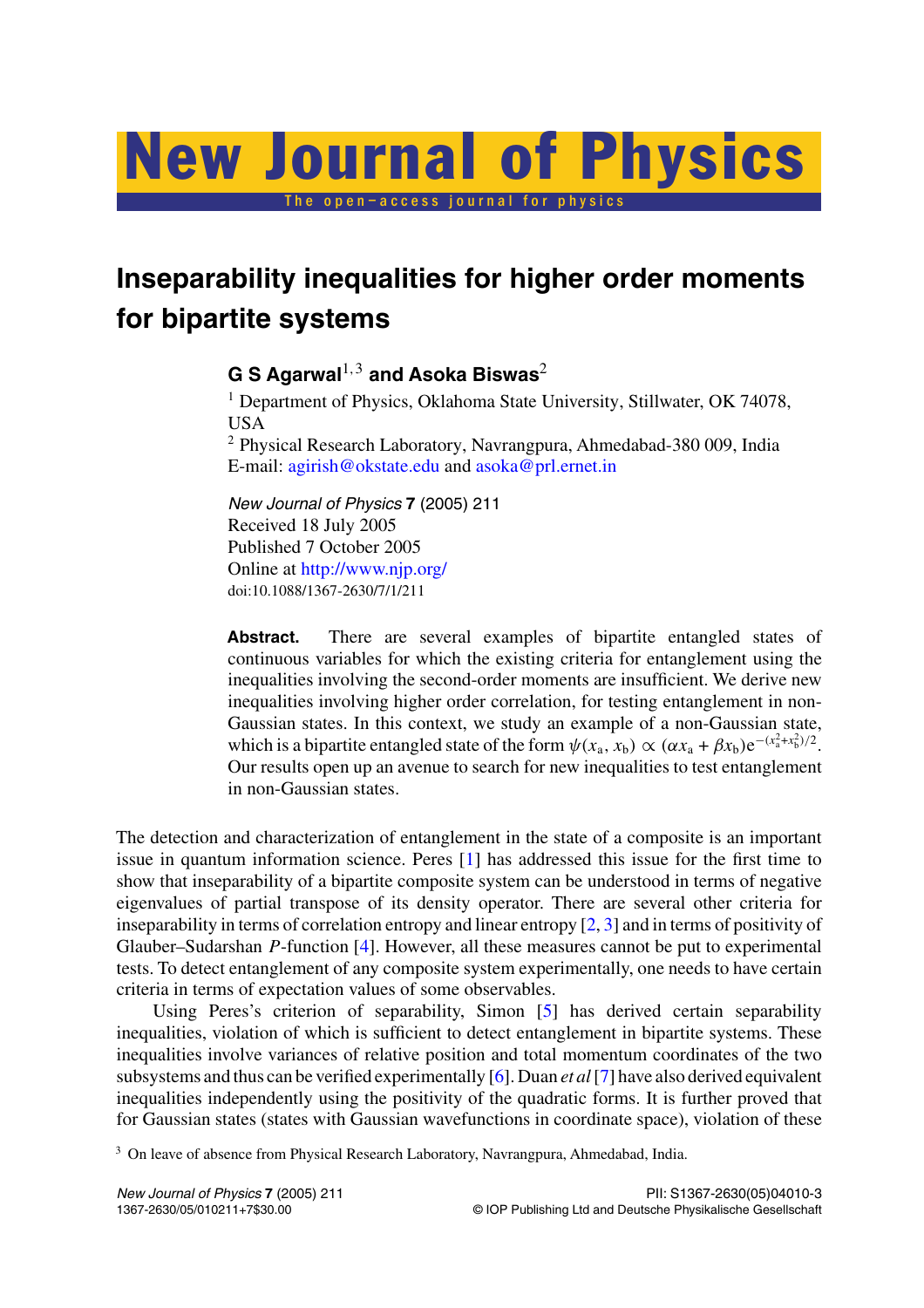<span id="page-2-0"></span>inequalities provides a necessary and sufficient criterion for entanglement. A different form of criterion for entanglement involving second-order moments has been derived by Mancini *et al* [\[8](#page-6-0)]. These inequalities have been tested for entangled states produced by optical parametric oscillators and other systems where the output state can be approximated by Gaussian states [[9\]](#page-6-0)–[[12\]](#page-6-0).

In context of quantum information and communication, non-Gaussian states are equally important as Gaussian states. Several entangled non-Gaussian states have been studied in the literature [[13\]](#page-6-0)–[[15\]](#page-6-0). A way to produce non-Gaussian state is via the state reduction method [[16\]](#page-6-0)–[[18\]](#page-6-0). Thus, characterization of entanglement in a non-Gaussian state remains an open question. This motivates us to derive new inequalities, when the existing inequalities based on second-order correlation fail to test entanglement in these states.<sup>4</sup> Thus, these inequalities are expected to involve higher order correlation between position and momentum coordinates. It should be borne in mind that there could be non-Gaussian states for which the existing criteria of Simon and Duan *et al* [\[5](#page-6-0), [7](#page-6-0)] are quite adequate. An example is provided by the pair coherent states of the radiation fields, i.e., states given by [[21\]](#page-6-0)

$$
\psi = N_0 \sum_{n=0}^{\infty} \frac{\zeta^n}{n!} |n, n\rangle \qquad N_0 = \frac{1}{\sqrt{I_0(2|\zeta|)}}.
$$
\n(1)

In this paper, we consider a bipartite entangled state of a bosonic system which, in turn, is a non-Gaussian state in coordinate space. We consider an entangled state for which the existing inseparability inequalities cannot provide any information about the inseparability of the state. We derive new inseparability inequalities to test its entanglement.

We start by deriving the inequalities involving the second-order moments. Consider the set of operators

$$
U = \frac{1}{\sqrt{2}}(x_a + x_b), \qquad V = \frac{1}{\sqrt{2}}(p_a + p_b) \quad [U, V] = i.
$$
 (2)

Then, we would have the uncertainty relation

$$
\Delta U \Delta V \ge \frac{1}{2}.\tag{3}
$$

We now use Peres–Horodecki criteria of separability in terms of the partial transpose. Under the partial transpose,  $x_b \rightarrow x_b$ ,  $p_b \rightarrow -p_b$ . Hence the condition that the partial transpose of a density matrix is also a genuine density matrix would imply that

$$
\Delta\left(\frac{x_a + x_b}{\sqrt{2}}\right) \Delta\left(\frac{p_a - p_b}{\sqrt{2}}\right) \geqslant \frac{1}{2}.\tag{4}
$$

This inequality was first derived by Mancini *et al* [[8\]](#page-6-0) using a very different method.<sup>5</sup> Thus if a bipartite system is separable then  $(4)$  should be obeyed. Violation of equation  $(4)$  gives a sufficient

<sup>4</sup> Certain results of a general nature have been proved. For example, Eisert *et al* [[19\]](#page-6-0) and Clifton and Halvorson [\[20](#page-6-0)] have proved that pure states with infinite entropy of entanglement form a trace norm dense set. However, the cases we examine correspond to finite entropy of entanglement.

<sup>5</sup> Earlier Simon used a similar argument to derive his inequalities.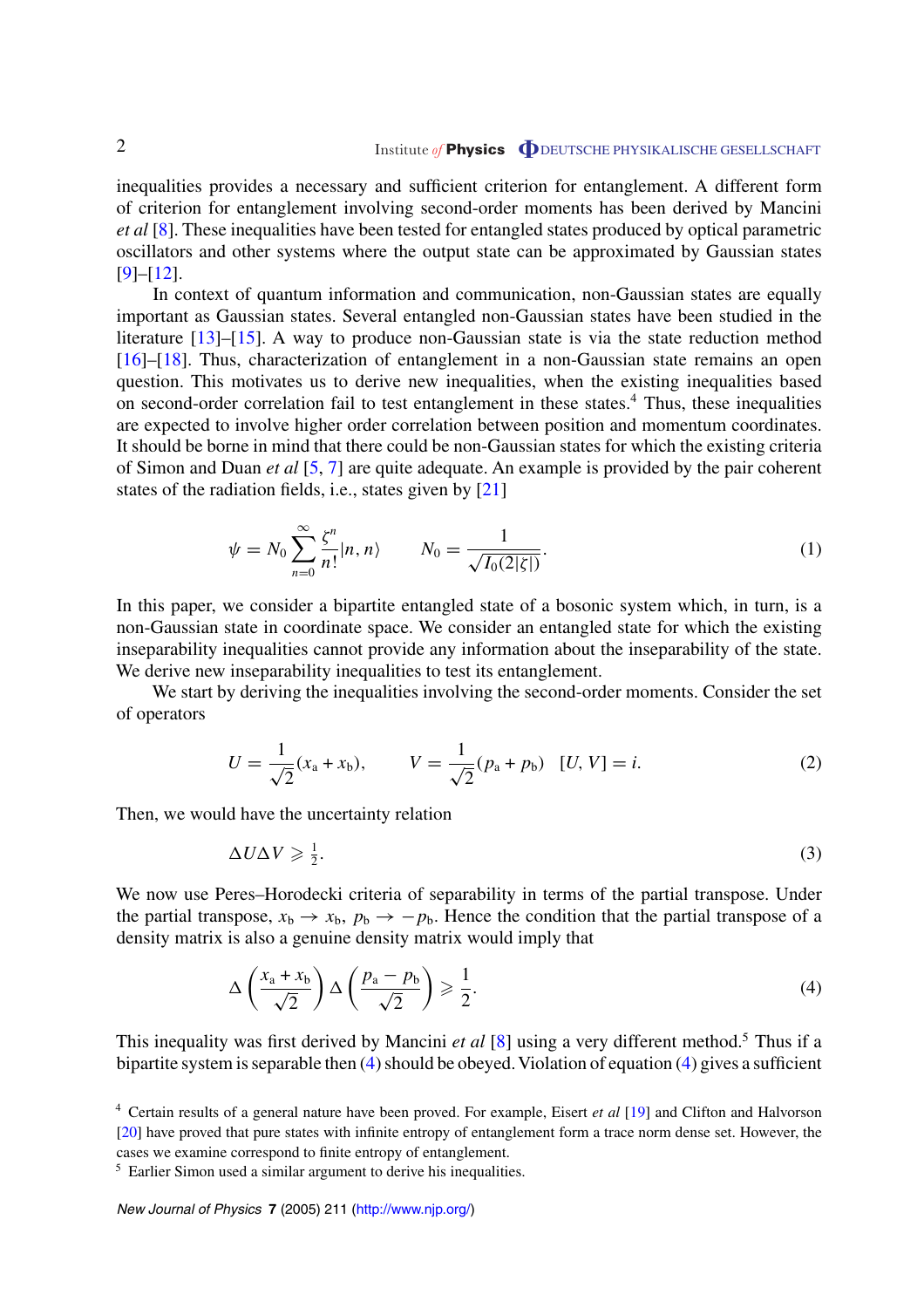<span id="page-3-0"></span>condition for entanglement. The inequality of Duan *et al* follow from [\(4](#page-2-0)) by using the relations

$$
M^{2} = M_{-}^{2} + 4M_{x},
$$
  
\n
$$
M = [\langle (\Delta u)^{2} \rangle + \langle (\Delta v)^{2} \rangle],
$$
  
\n
$$
M_{-} = [\langle (\Delta u)^{2} \rangle - \langle (\Delta v)^{2} \rangle],
$$
  
\n
$$
M_{x} = \langle (\Delta u)^{2} \rangle \langle (\Delta v)^{2} \rangle,
$$
\n(5)

where

$$
u = xa + xb \quad \text{and} \quad v = pa - pb.
$$
 (6)

From equation (5) it is clear that if the inequality  $M_x \ge 1$  (which is the separability criterion of Mancini *et al*) holds, then the criterion  $M \ge 2$  which is the separability criterion of Duan *et al*, is automatically satisfied for all values of *M*−. But if *M*<sup>x</sup> *<* 1, then nothing can be said about the exact value of *M*. It can be greater than or less than 2 depending on the values of  $M_x$  and  $M_{-}$ . The above analysis implies that the separability criterion given by Mancini *et al* and that given by Duan *et al* are interrelated with each other. Furthermore,  $M_x < 1$  is stronger than the criterion  $M < 2$  for inseparability. This follows from  $M_x \le M/2$ . We also note that Duan *et al* derived a more general separability inequality

$$
\left| m^2 - \frac{1}{m^2} \right| \leqslant M < m^2 + \frac{1}{m^2},\tag{7}
$$

where

$$
u = |m|x_{a} + \frac{1}{m}x_{b}, \qquad v = |m|p_{a} - \frac{1}{m}p_{b}.
$$
\n(8)

For bipartite Gaussian states, the inequalities for second-order correlations are also sufficient. Equivalent necessary and sufficient conditions for separability of Gaussian states have been derived by Englert and Wodkiewicz [\[22](#page-7-0)] using a density operator formalism. They have shown that the positivity of the partial transposition and *P*-representability of the separable Gaussian states are closely related.

In this paper, we focus on the following bipartite continuous variable Bell state formed from ground and excited states of the harmonic oscillators

$$
\psi(x_a, x_b) = \sqrt{\frac{2}{\pi}} (\alpha x_a + \beta x_b) e^{-(x_a^2 + x_b^2)/2}, \qquad |\alpha|^2 + |\beta|^2 = 1,\tag{9}
$$

which is the state of a composite system of bosonic particles. It clearly represents a non-Gaussian state in coordinate space. The non-classical properties of such states were studied in [\[13](#page-6-0)]. A recent experimental proposal discusses how to generate non-Gaussian states by subtracting a photon from each mode of a two-mode squeezed vacuum state [\[15](#page-6-0)].

The Peres–Horodecki criterion [[1\]](#page-6-0) is known to be necessary and sufficient for inseparability for bipartite systems in  $(2 \times 2)$  and  $(2 \times 3)$  dimensions, but to be only sufficient for any higher dimensions. This criterion states that if the partial transpose of a bipartite density matrix has at least one negative eigenvalue, then the state must be inseparable. Next, we apply this criterion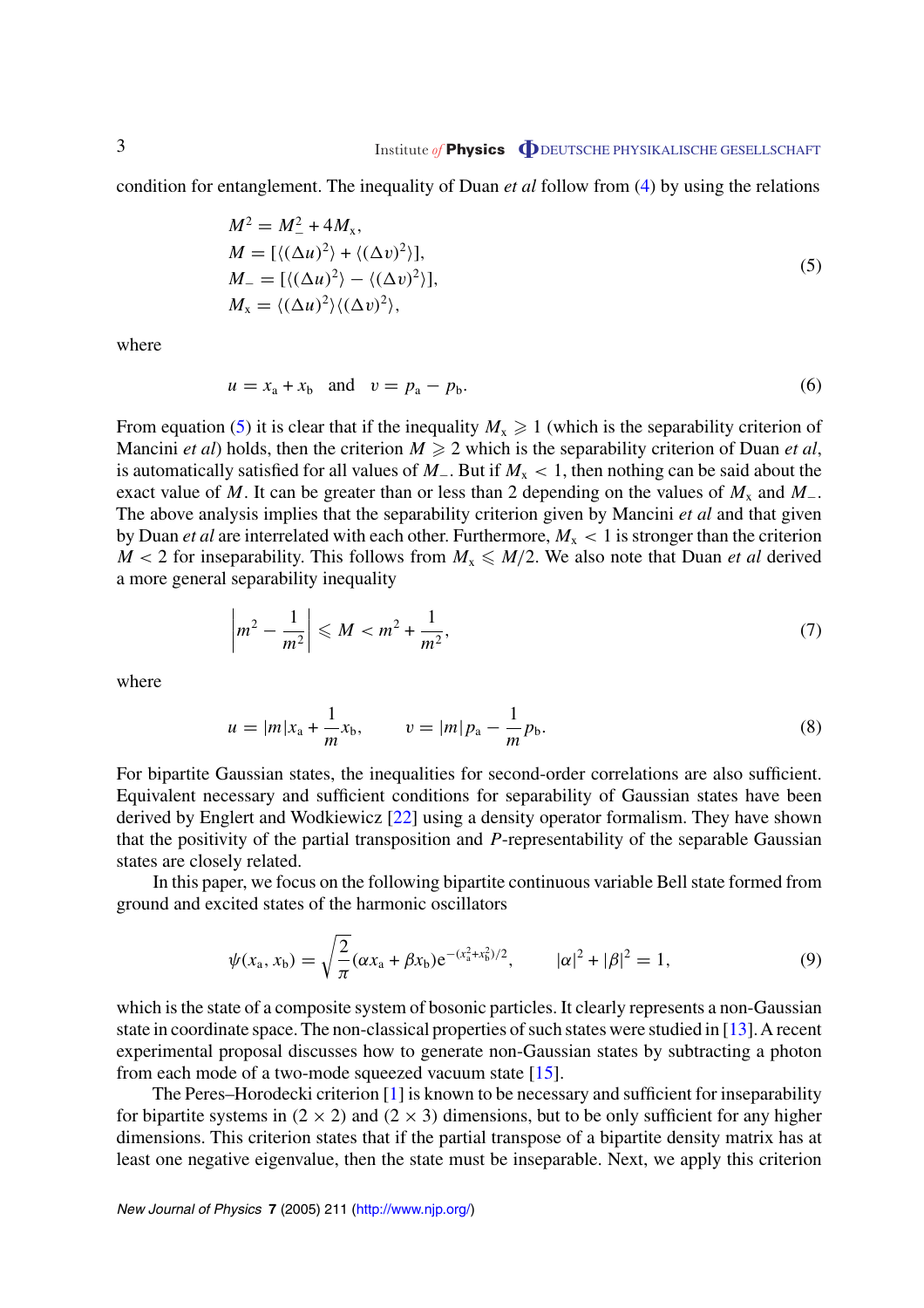to test the inseparability of the state  $(9)$  $(9)$ . The density matrix of this state is given by

$$
\rho = |\psi\rangle\langle\psi| = |\alpha|^2 |1, 0\rangle\langle1, 0| + |\beta|^2 |0, 1\rangle\langle0, 1| + (\alpha^* \beta |0, 1\rangle\langle1, 0| + \text{H.c.}), \quad (10)
$$

where

$$
|1,0\rangle \equiv \sqrt{\frac{2}{\pi}} x_a e^{-(x_a^2 + x_b^2)/2}.
$$
 (11)

Taking the partial transpose of the second subsystem, we obtain the following density matrix

$$
\rho^{\rm PT} = |\alpha|^2 |1, 0\rangle\langle 1, 0| + |\beta|^2 |0, 1\rangle\langle 0, 1| + (\alpha^* \beta |0, 0\rangle\langle 1, 1| + \text{H.c.}). \tag{12}
$$

The four eigenvalues of the above density matrix can be calculated as  $|\alpha|^2$ ,  $|\beta|^2$  and  $\pm |\alpha||\beta|$ . Clearly, the negative eigenvalue of  $\rho^{\text{PT}}$  confirms the inseparability of the state [\(9](#page-3-0)) under consideration.

Now, we examine the validity of the existing inseparability inequalities ([7\)](#page-3-0) and ([4\)](#page-2-0) for the entangled state  $(9)$ . For the conjugate variables *u* and *v* defined by equation  $(8)$  $(8)$ , we find that

$$
\langle (\Delta u)^2 \rangle + \langle (\Delta v)^2 \rangle = |m|^2 + \frac{1}{m^2} + 2\left(|\alpha|^2 |m|^2 + \frac{1}{m^2}|\beta|^2\right),\tag{13}
$$

which is clearly greater than  $|m|^2 + 1/m^2$ . Thus, though the state ([9\)](#page-3-0) is entangled, the criterion ([7\)](#page-3-0) cannot exploit this fact. In other words, violation of the criterion [\(7](#page-3-0)), as shown above, would conclude that the state under consideration is separable, which definitely is not the case. We further find that for  $m = 1$ 

$$
\langle (\Delta u)^2 \rangle \langle (\Delta v)^2 \rangle = 4 - (\alpha \beta^* + \alpha^* \beta)^2 = 4 - 4[\text{Re}(\alpha \beta^*)]^2,\tag{14}
$$

which has minimum value equal to 3, which implies that  $\langle (\Delta u)^2 \rangle \langle (\Delta v)^2 \rangle$  is always greater than unity for  $m = 1$ . According to the inequality [\(4](#page-2-0)), this refers to separability in the state which is again not the case. From the above discussion, we conclude that the existing inseparability criteria based on second-order correlations do not provide correct information about the inseparability of a standard bipartite entangled state which in turn is non-Gaussian. This warrants a search for new inequalities involving higher order correlations, to test the inseparability of such states.

Needless to say that since there is an infinity of these higher order correlations, one could construct a very large number of such inequalities involving higher order correlations. In what follows, we consider the next logical correlations. Our analysis below is reminiscent of what has been done in context of non-classical light [\[23](#page-7-0), [24](#page-7-0)]. We could consider the following set of operators:

$$
S_{x} = \frac{a^{\dagger}b + ab^{\dagger}}{2}, \qquad S_{y} = \frac{a^{\dagger}b - ab^{\dagger}}{2i}, \qquad S_{z} = \frac{a^{\dagger}a - b^{\dagger}b}{2}.
$$
 (15)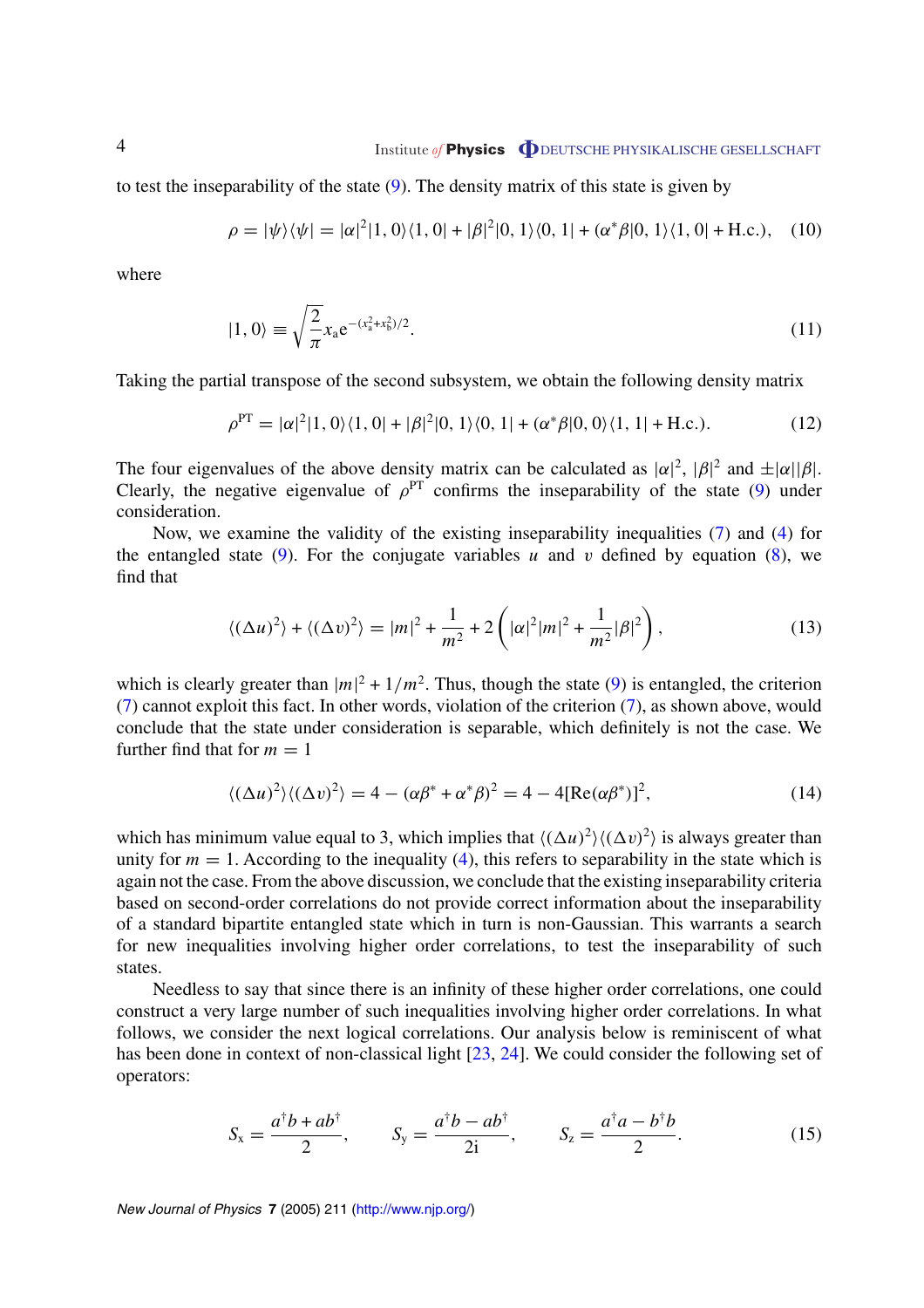### <span id="page-5-0"></span>5 Institute *of* **Physics O** DEUTSCHE PHYSIKALISCHE GESELLSCHAFT

The operators  $S_i$  obey the algebra of angular momentum operators and hence the uncertainty relation  $\Delta S_x \Delta S_y \ge \frac{1}{2} |\langle S_z \rangle|$  would give, for example

$$
\Delta \left[ \frac{a^{\dagger}b + ab^{\dagger}}{2} \right] \Delta \left[ \frac{a^{\dagger}b - ab^{\dagger}}{2i} \right] \geqslant \frac{1}{2} \left| \left\langle \frac{a^{\dagger}a - b^{\dagger}b}{2} \right\rangle \right|.
$$
 (16)

It is known that under partial transpose, a separable density matrix remains as a valid density operator. Using this property of partial transpose, we expect that for a separable state, the following inequality is also valid

$$
[\langle a^{\dagger}abb^{\dagger}\rangle + \langle aa^{\dagger}b^{\dagger}b\rangle + \langle a^{\dagger}^{2}b^{\dagger}^{2}\rangle + \langle a^{2}b^{2}\rangle - \langle a^{\dagger}b^{\dagger} + ab\rangle^{2}]
$$
  
 
$$
\times [\langle a^{\dagger}abb^{\dagger}\rangle + \langle aa^{\dagger}b^{\dagger}b\rangle - \langle a^{\dagger}^{2}b^{\dagger}^{2}\rangle - \langle a^{2}b^{2}\rangle + \langle a^{\dagger}b^{\dagger} - ab\rangle^{2}] \ge |\langle a^{\dagger}a - b^{\dagger}b\rangle|^{2},
$$
 (17)

which has been obtained from equation (16) under the partial transpose  $b \leftrightarrow b^{\dagger}$ . A violation of (17) would imply that the state is entangled. However, for the state  $(9)$  $(9)$ ,  $|(|\alpha|^2 - |\beta|^2)| \le 1$ . Thus, the inequality (17) is not violated and hence does not lead to any new information regarding the inseparability of the state. Next, we consider the following operators satisfying SU(1,1) algebra

$$
K_x = \frac{a^{\dagger}b^{\dagger} + ab}{2}
$$
,  $K_y = \frac{a^{\dagger}b^{\dagger} - ab}{2i}$ ,  $K_z = \frac{a^{\dagger}a + b^{\dagger}b + 1}{2}$ . (18)

Such operators previously have been used in consideration of higher order squeezing [\[23](#page-7-0)]. The uncertainty inequality would give

$$
\Delta \left[ \frac{a^{\dagger}b^{\dagger} + ab}{2} \right] \Delta \left[ \frac{a^{\dagger}b^{\dagger} - ab}{2i} \right] \geq \frac{1}{2} \left| \left\langle \frac{a^{\dagger}a + b^{\dagger}b + 1}{2} \right\rangle \right|.
$$
 (19)

Using the partial transpose as above, we get a new inequality for separability

$$
[\langle a^{\dagger}ab^{\dagger}b\rangle + \langle aa^{\dagger}bb^{\dagger}\rangle + \langle a^{\dagger}^{2}b^{2}\rangle + \langle a^{2}b^{\dagger}^{2}\rangle - \langle a^{\dagger}b + ab^{\dagger}\rangle^{2}]
$$
  
 
$$
\times [\langle a^{\dagger}ab^{\dagger}b\rangle + \langle aa^{\dagger}bb^{\dagger}\rangle - \langle a^{\dagger}^{2}b^{2}\rangle - \langle a^{2}b^{\dagger}^{2}\rangle + \langle a^{\dagger}b - ab^{\dagger}\rangle^{2}] \ge |\langle a^{\dagger}a + bb^{\dagger}\rangle|^{2}.
$$
 (20)

For the state ([9\)](#page-3-0), the above relation leads to the following result

$$
|\alpha^* \beta|^2 - 2[\text{Re}(\alpha^* \beta)]^2 [\text{Im}(\alpha^* \beta)]^2 \leq 0,
$$
\n(21)

which is always violated for all values of  $\alpha$  and  $\beta$ . Thus, the state under consideration is inseparable according to this inequality (20) which is in conformity with the Peres–Horodecki criterion. This inequality, which is based on higher order correlation, is thus successful to test inseparability in the non-Gaussian states like ([9\)](#page-3-0), while the existing inequalities based on secondorder correlation fail to do so. This result opens up an avenue to search for general inseparability inequalities for non-Gaussian states.

Note that the inequality (20) can also be expressed in terms of position and momentum variables of the two subsystems as

$$
\begin{split} \left[\Delta^{2}(x_{a}x_{b}) + \Delta^{2}(p_{a}p_{b}) + \langle x_{a}p_{a}p_{b}x_{b} \rangle + \langle p_{a}x_{a}x_{b}p_{b} \rangle - 2\langle x_{a}x_{b} \rangle \langle p_{a}p_{b} \rangle \right] \\ \times \left[\Delta^{2}(x_{a}p_{b}) + \Delta^{2}(p_{a}x_{b}) - \langle x_{a}p_{a}x_{b}p_{b} \rangle - \langle p_{a}x_{a}p_{b}x_{b} \rangle + 2\langle x_{a}p_{b} \rangle \langle p_{a}x_{b} \rangle \right] \\ \geq \frac{1}{4}|\langle x_{a}^{2} \rangle + \langle p_{a}^{2} \rangle + \langle x_{b}^{2} \rangle + \langle p_{b}^{2} \rangle|^{2}. \end{split} \tag{22}
$$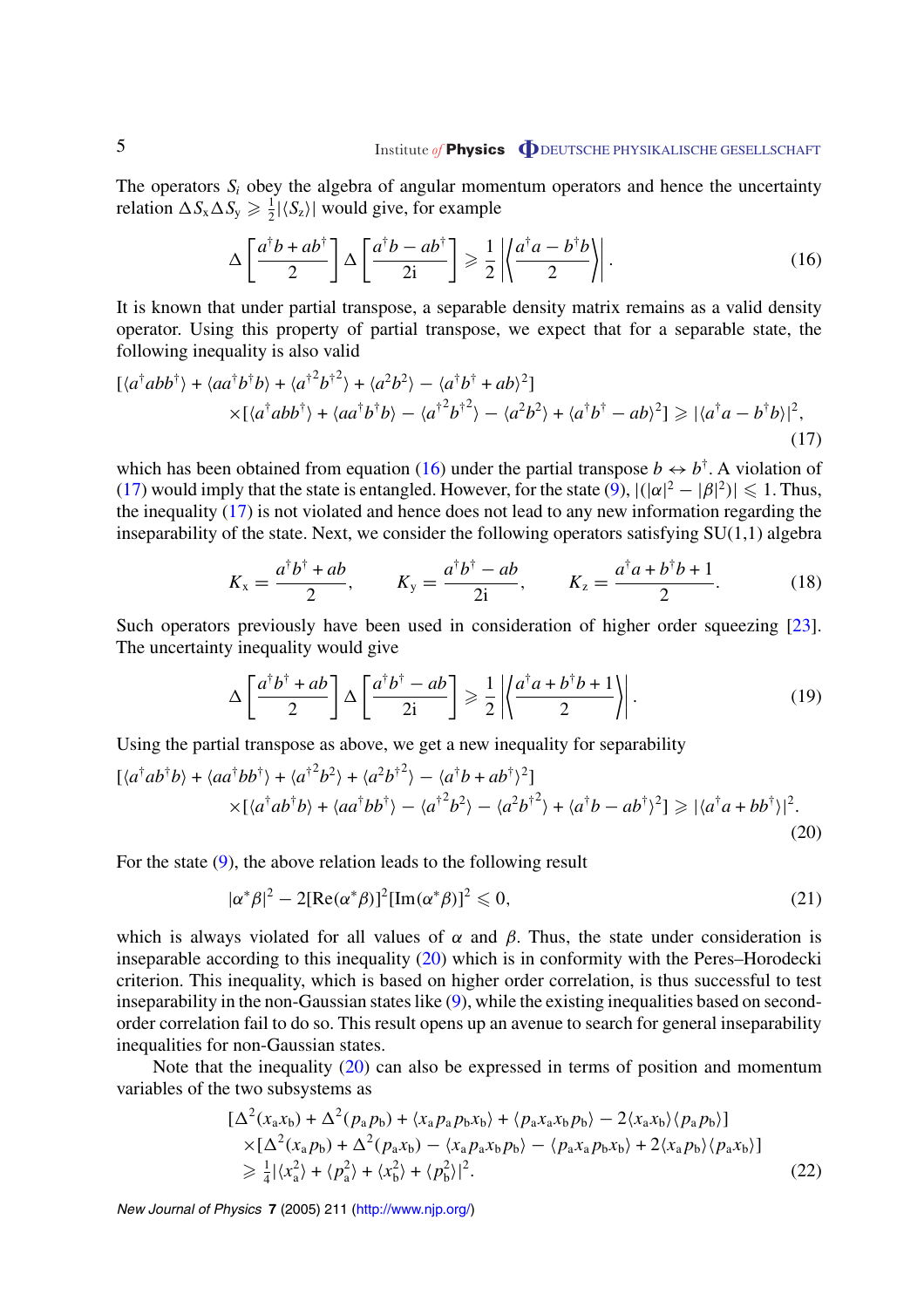<span id="page-6-0"></span>In order to detect entanglement using equation [\(20](#page-5-0)), we need to make a variety of homodyne measurements [\[25](#page-7-0)]–[\[28](#page-7-0)]. Such measurements would yield the distribution of quadratures.

In conclusion, we have shown in context of a bosonic non-Gaussian state of the Bell form, that the existing inseparability inequalities based on second-order correlations are not enough to test the entanglement. We have derived a new set of separability inequalities using the Peres– Horodecki criterion of separability. This new inequality involves higher order correlation of quadrature variables and can be tested experimentally as discussed above. Violation of this inequality detects entanglement in the non-Gaussian state under consideration. The failure of the existing criteria in terms of the second-order moments is perhaps a reflection of the fact that the state ([9\)](#page-3-0) in no limit goes over to a Gaussian state.

#### **Acknowledgments**

Support from NSF grant no. CCF-0524673 is gratefully acknowledged.

#### **References**

- [1] Peres A 1996 *Phys. Rev. Lett.* **77** 1413 Horodecki M, Horodecki P and Horodecki R 1996 *Phys. Lett.* A **223** 1 Horodecki P 1997 *Phys. Lett.* A **232** 333
- [2] Nielsen M A and Chuang I L 2002 *Quantum Computation and Quantum Information* (Cambridge: Cambridge University Press) p 109
- [3] Huang H and Agarwal G S 1994 *Phys. Rev.* A **49** 52
- [4] Lee J, Kim M S and Jeong H 2000 *Phys. Rev.* A **62** 032305
- [5] Simon R 2000 *Phys. Rev. Lett.* **84** 2726
- [6] Howell J C, Bennink R S, Bentley S J and Boyd R W 2004 *Phys. Rev. Lett.* **92** 210403
- [7] Duan L-M, Giedke G, Cirac J I and Zoller P 2000 *Phys. Rev. Lett.* **84** 2722
- [8] Mancini S, Giovannetti V, Vitali D and Tombesi P 2002 *Phys. Rev. Lett.* **88** 120401
- [9] Bowen W P, Treps N, Schnabel R and Lam P K 2002 *Phys. Rev. Lett.* **89** 253601
- [10] Silberhorn C, Lam P K, Weiss O, Konig F, Korolkova N and Leuchs G 2001 *Phys. Rev. Lett.* **86** 4267 Korolkova N, Leuchs G, Loudon R, Ralph T C and Silberhorn C 2002 *Phys. Rev.* A **65** 052306
- [11] Josse V, Dantan A, Pinard M and Giacobino E 2004 *Phys. Rev. Lett.* **92** 123601
- [12] Julsgaard B, Kozhekin A and Polzik E S 2001 *Nature* **413** 400
- [13] Agarwal G S, Puri R R and Singh R P 1997 *Phys. Rev.* A **56** 4207
- [14] Kim M S, Park E, Knight P L and Jeong H 2005 *Phys. Rev.* A **71** 043805
- [15] García-Patrón R, Fiurášek J, Cerf N J, Wenger J, Tualle-Brouri R and Grangier P 2004 *Phys. Rev. Lett.* **93** 130409
	- García-Patrón R, Fiurášek J and Cerf N J 2005 Phys. Rev. A 71 022105
- [16] Agarwal G S 1990 *Quantum Opt.* **2** 1 D'Ariano G M, Kumar P, Macchiavello C, Maccone L and Sterpi N 1999 *Phys. Rev. Lett.* **83** 2490
- [17] Watanabe K and Yamamoto Y 1998 *Phys. Rev.* A **38** 3556
- [18] Zavatta A, Viciani S and Bellini M 2004 *Science* **306** 660
- [19] Eisert J, Simon C and Plenio M B 2002 *J. Phys. A: Math. Gen.* **35** 3911
- [20] Clifton R and Halvorson H 2001 *Phys. Rev.* A **61** 012108
- [21] Agarwal G S and Biswas A 2005 *Preprint* quant-ph/0501012 nonum Agarwal G S 1988 *J. Opt. Soc. Am.* B **5** 1940